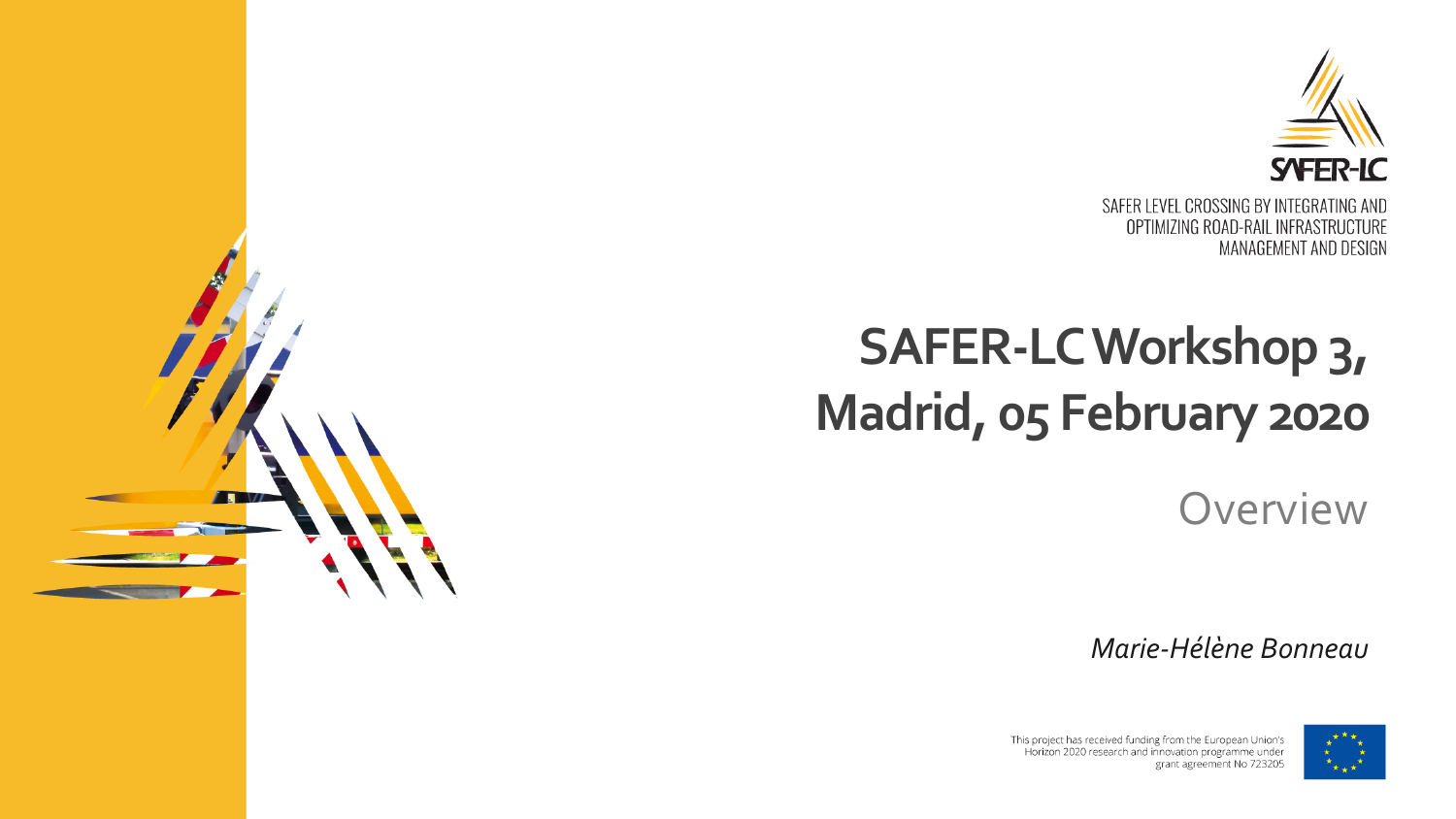# FER-IC

# Background

▲ Breakdown of significant accidents (2012-2014) – ERA Figures



Relative share of victims per category of persons (2012- 2014)- ERA Figures



Fatalities on railways disregarding railway suicides Fatalities on railways including railway suicides

**SAFER-LC Third Workshop, Madrid, 5 February 2020** 2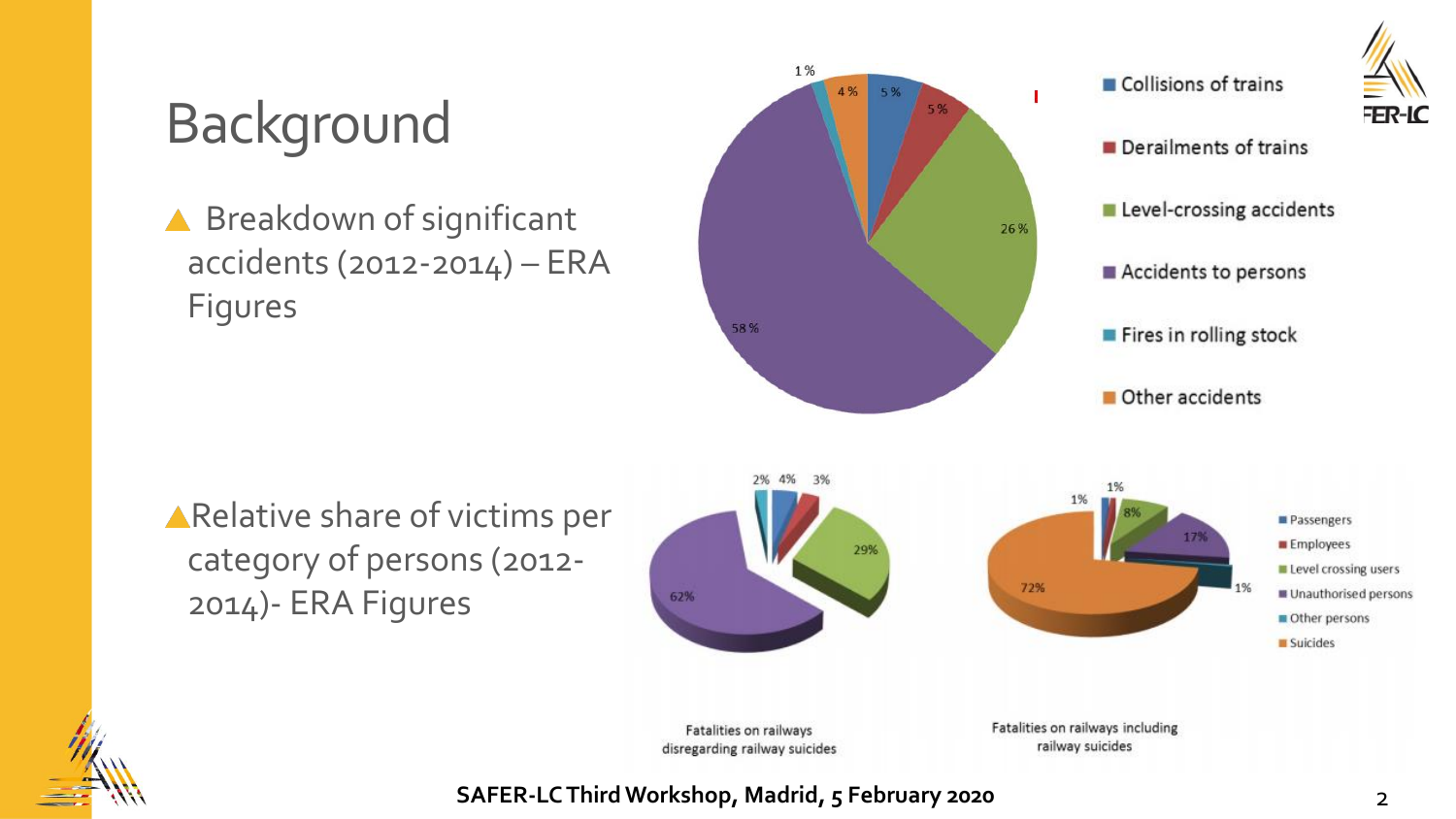

# **Objectives**

#### ▲ Improve safety and minimize risks at and around level crossings (LCs)

- by developing innovative solutions and tools to detect as early as possible potentially dangerous situations leading to collisions at LCs and to prevent incidents at level crossing
- ▲ Focus both on technical solutions and on human processes
	- to adapt infrastructure design to end-users
	- to enhance coordination and cooperation between different stakeholders from different transportation modes.
- ▲ Develop a toolbox which will integrate all the project results and solutions to help both rail and road managers to improve safety at level crossings.

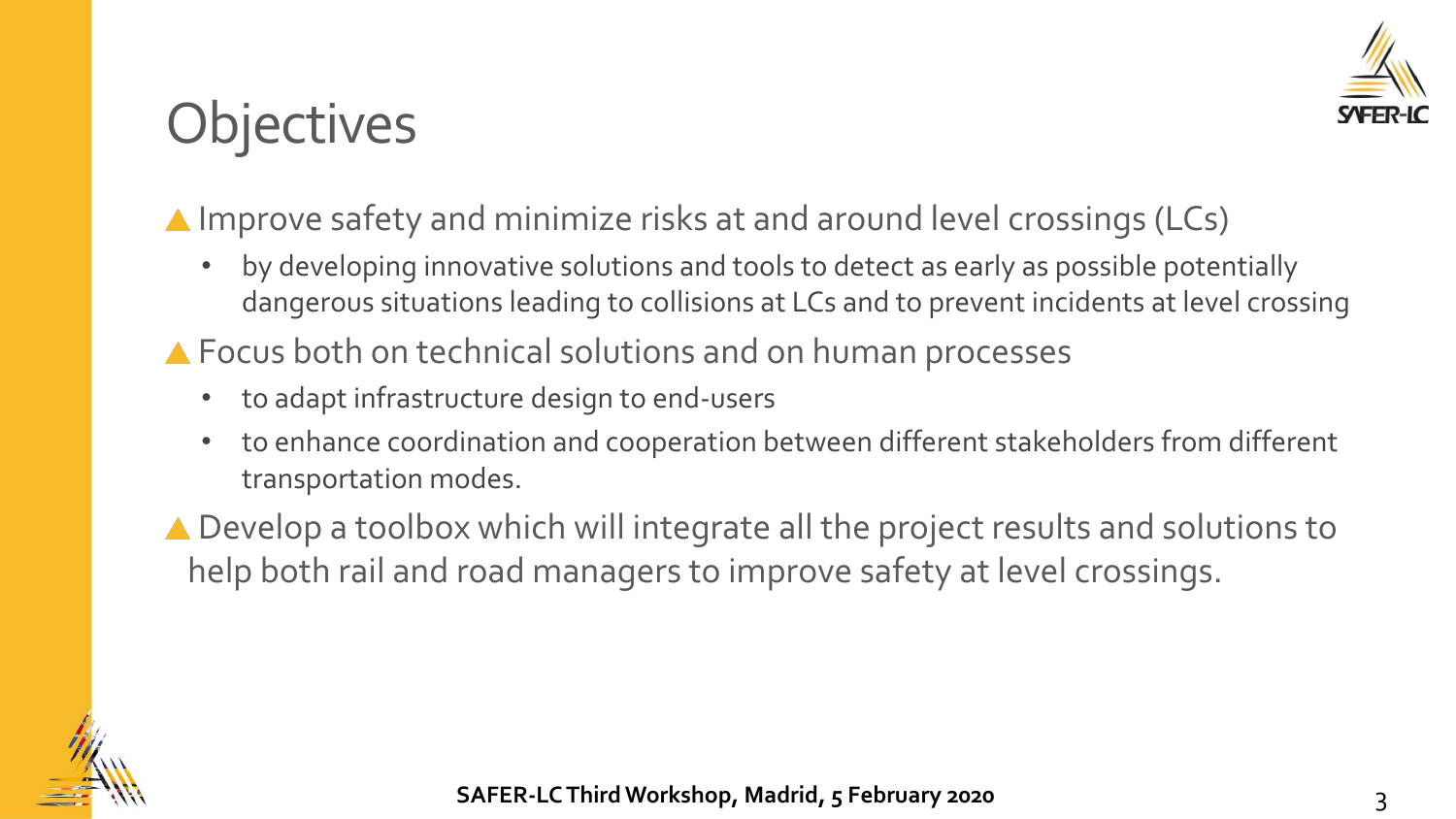

# Key facts

### ▲ Framework : H2020 Call 2016-2017 Mobility for Growth

- Topic: MG-3.4-2016 : Transport infrastructure innovation to increase the transport system safety at modal and intermodal level (including nodes and interchanges)
- ▲ Duration : 3 years
	- 1st May 2017 30 April 2020
- Budget
	- 4888 927  $\epsilon$

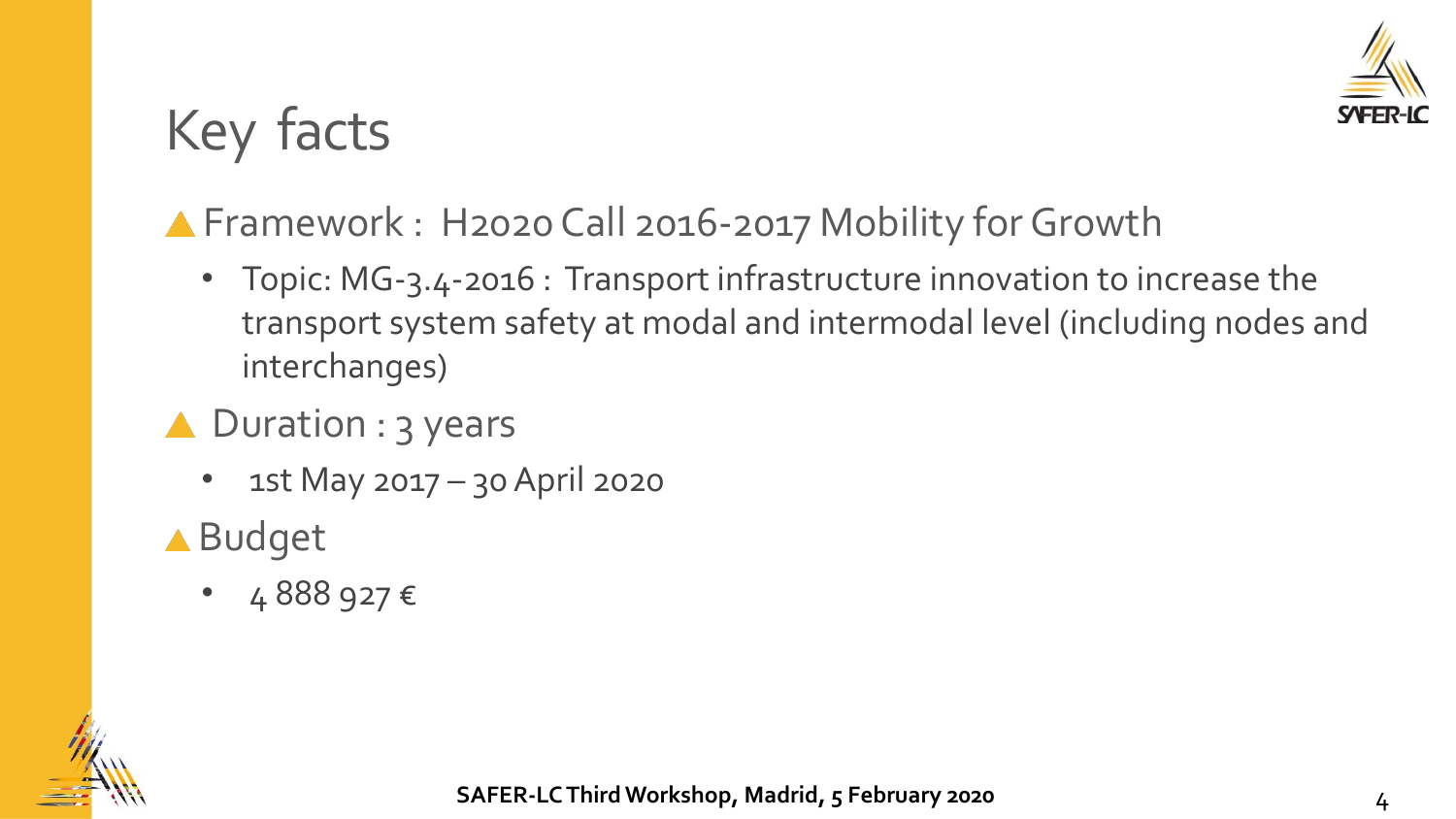

## Consortium



# Coordinator : UIC **A** 17 partners ▲ 8 European Union countries **▲ 2 associate countries**

#### **SAFER-LC Third Workshop, Madrid, 5 February 2020** 5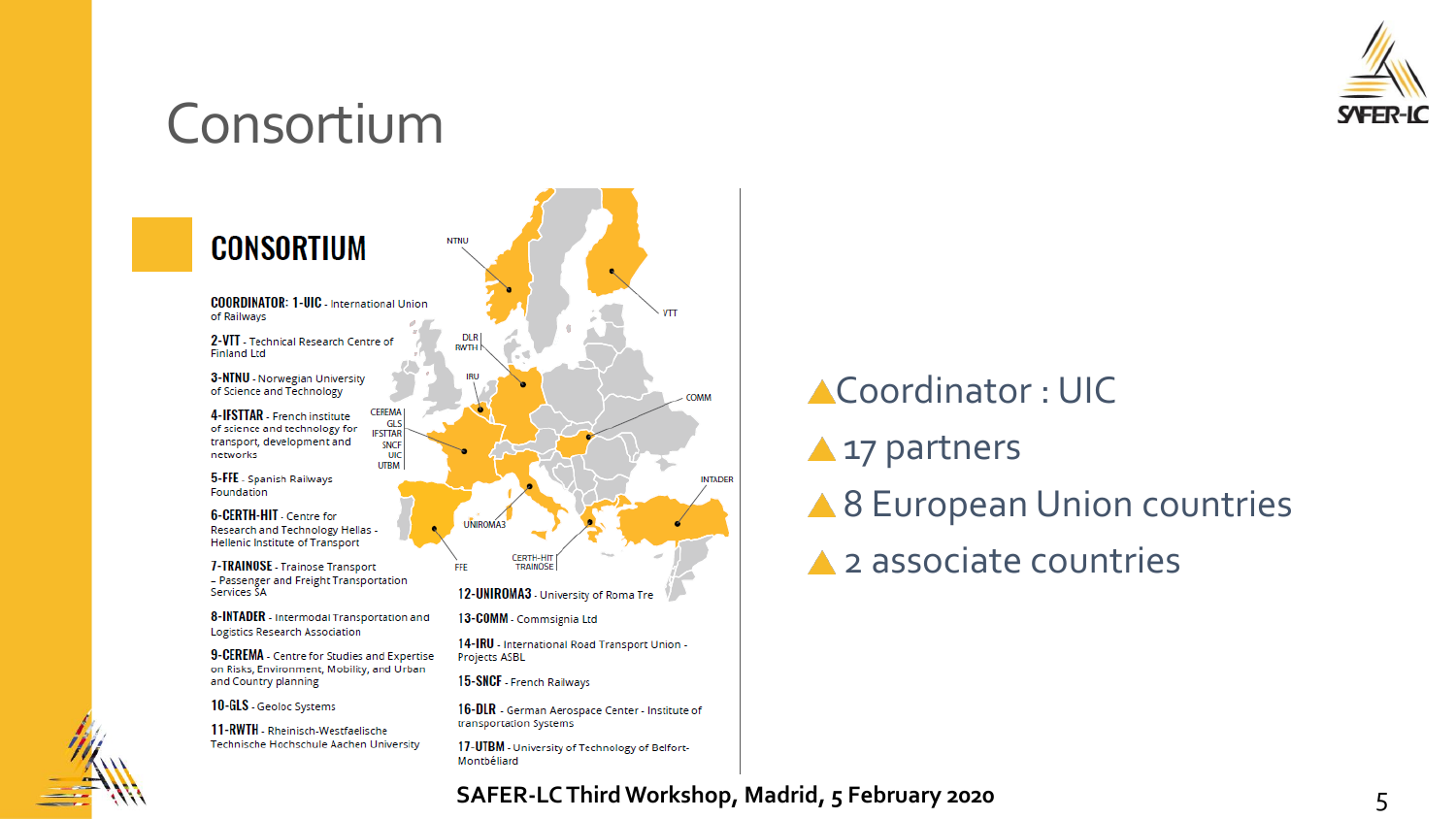

# Approach

- Analysis of LC safety systems and definition of needs and requirements of the rail and road users for safer level crossings
	- Analysis of the differences in LC environments between countries
	- **A** In depth review of LC accident data
	- ▲ Identification of most dangerous situations at LC
- ▲ Development of innovative measures
	- A Human centered low cost measures : how measures can be better adapted from a user perspective?
	- **A** Technical solutions
- Field-test and evaluation of the measures
- ▲ Elaboration of recommendations and quidelines
- ▲ Collection of all results in a toolbox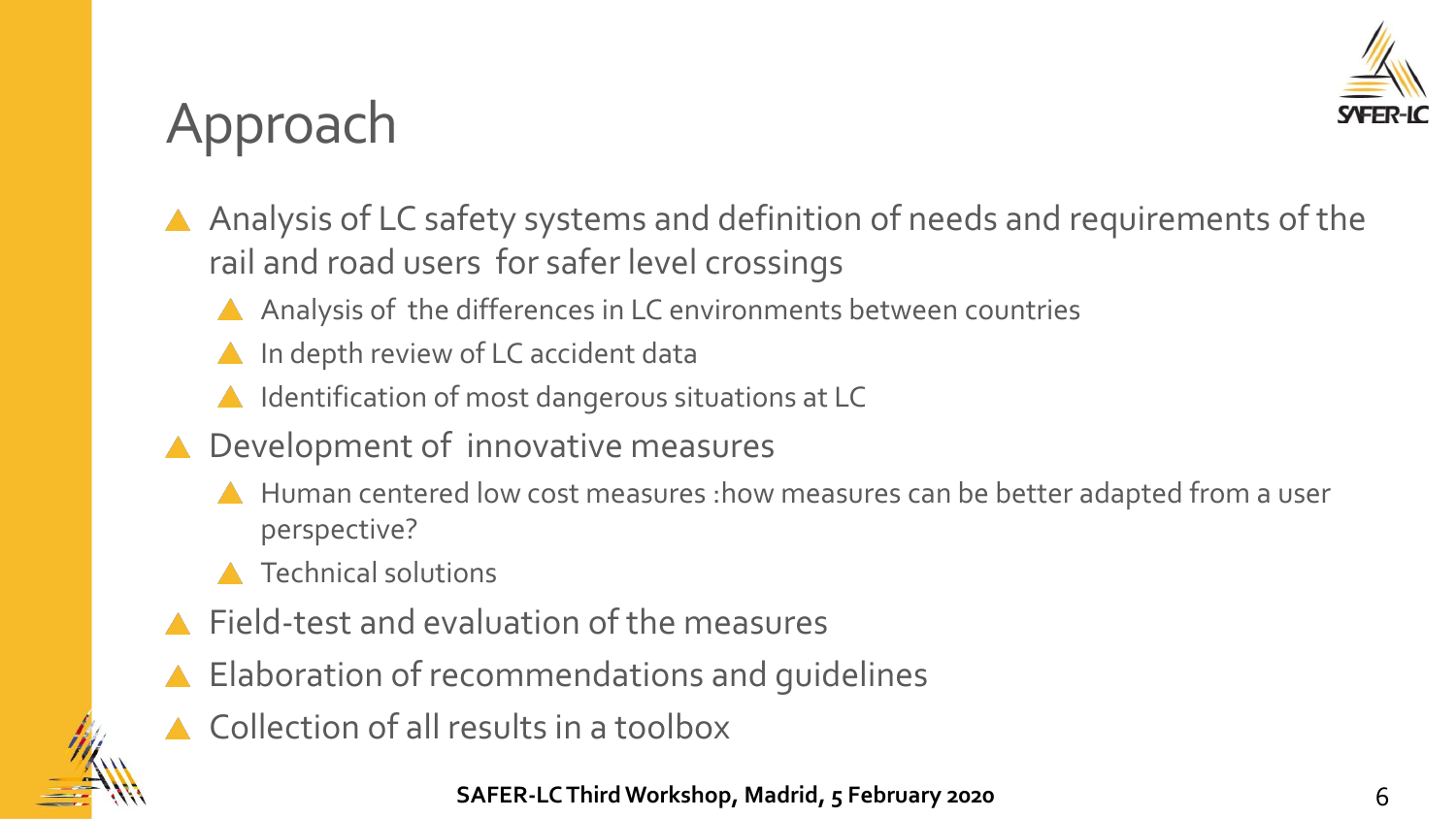

# Where we are?

**A** Technical work, field tests and evaluation of the measures are completed

▲ On-going work **ACost benefit analysis** 

- **ARECOMMENDATIONS** 
	- A for standardisation
	- **A** for policy makers
- AUpdate of SAFER-LC Toolbox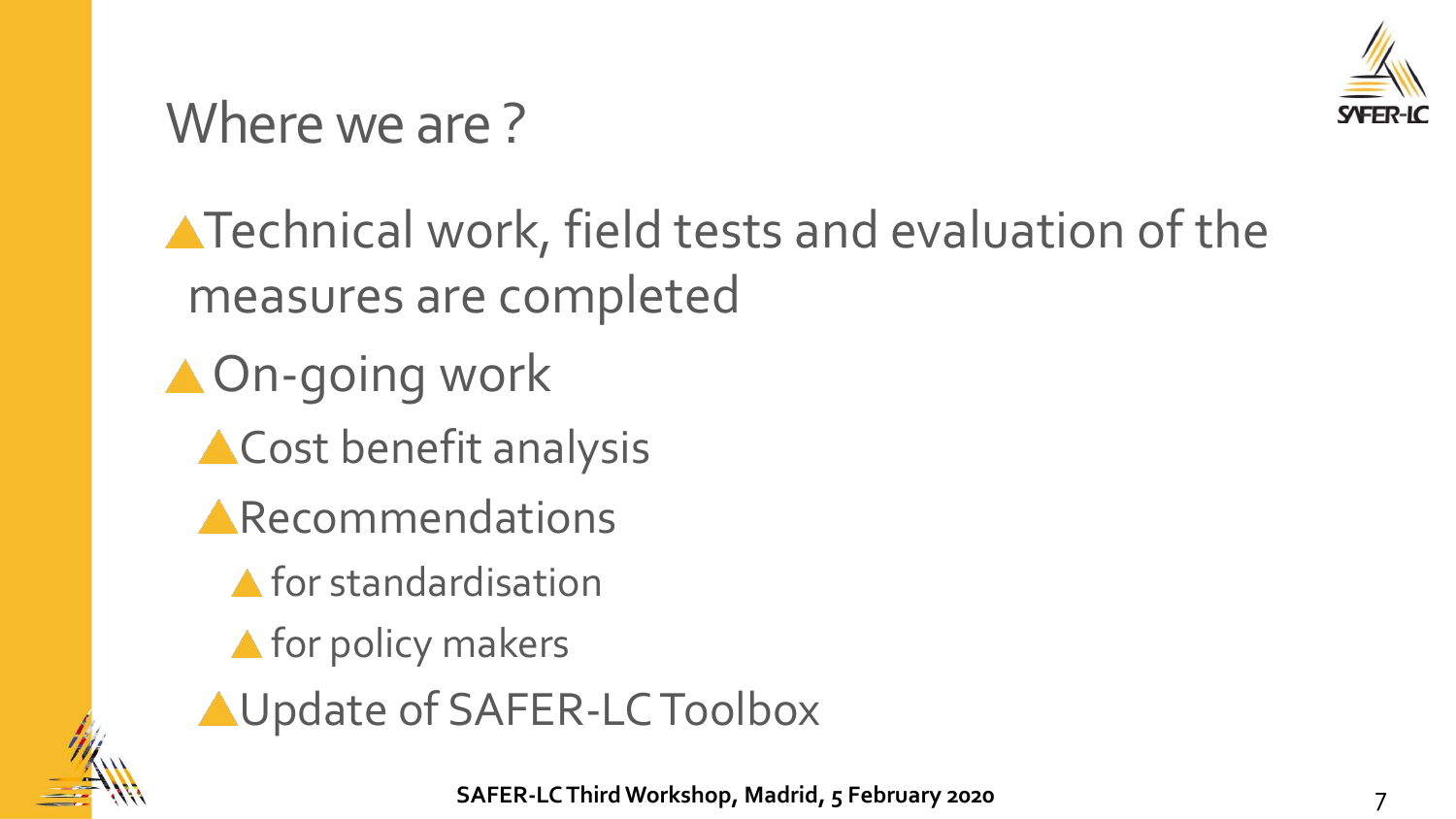

# Organisation of the day - Morning Session

|                            | 9.45-10.15 Presentation of the SAFER-LC toolbox -G. Havarneanu (UIC) |
|----------------------------|----------------------------------------------------------------------|
|                            | 10.15 - 11.15 Evaluation group exercise                              |
| 11.15 - 11.45 Coffee break |                                                                      |
|                            | 11.45 - 12.15 Individual evaluation session                          |
| $ 12.15 - 13.00 $          | Interactive session                                                  |
|                            | - Debriefing and reporting from each group                           |



**SAFER-LC Third Workshop, Madrid, 5 February 2020** 8